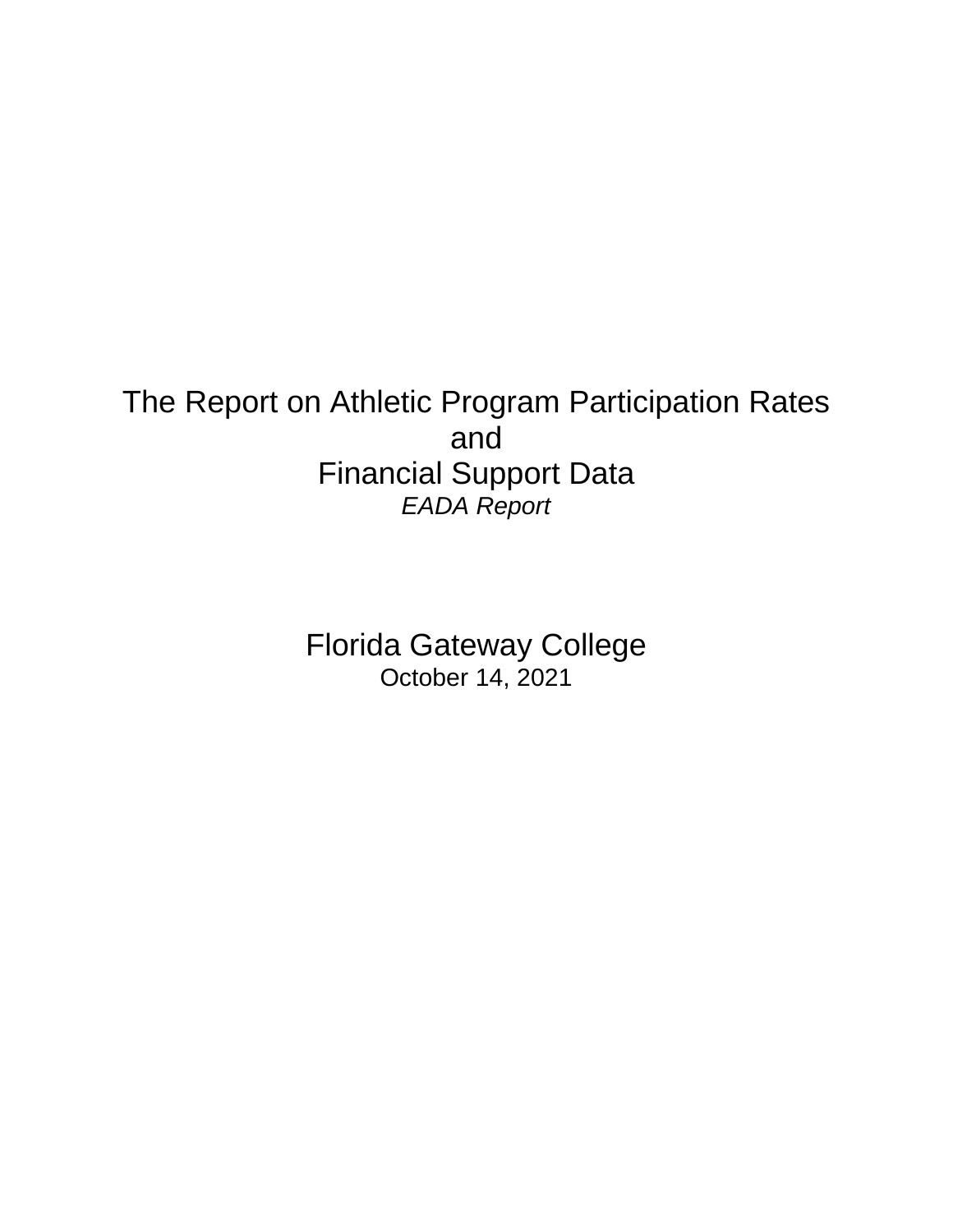Any coeducational institution of higher education that participates in Title IV, the federal student aid program, and has an intercollegiate athletics program, must comply with the EADA by preparing an annual report, officially called The Report on Athletic Program Participation Rates and Financial Support Data; more commonly known as the EADA Report. The EADA Report must be published by October 15 each year and must be made available upon request to students, prospective students, and the public. A prospective student is defined as an individual who has contacted an eligible institution requesting information concerning admission to that institution.

#### **Total Institutional Undergraduate Population by Gender**

|        | Number | Percentage |
|--------|--------|------------|
| Male   | 306    | 34%        |
| Female | 594    | 66%        |
| TOTAL  |        | '100%      |

Number of male and female full-time undergraduate students that attended the school

#### **Sports Teams and Participation by Gender**

| Sport                                                                                   | Male | Female |  |  |  |  |  |
|-----------------------------------------------------------------------------------------|------|--------|--|--|--|--|--|
| <b>Basketball</b>                                                                       | 12   |        |  |  |  |  |  |
| <b>Cross Country</b>                                                                    |      | 5      |  |  |  |  |  |
| Volleyball                                                                              |      | 13     |  |  |  |  |  |
| <b>TOTAL</b>                                                                            | 12   | 18     |  |  |  |  |  |
| <b>Total Unduplicated Participants</b>                                                  | 12   | 18     |  |  |  |  |  |
| Percentage                                                                              | 40%  | 60%    |  |  |  |  |  |
|                                                                                         |      |        |  |  |  |  |  |
| NOTES:                                                                                  |      |        |  |  |  |  |  |
|                                                                                         |      |        |  |  |  |  |  |
| Cross country includes three females who participated in the event of half<br>marathon. |      |        |  |  |  |  |  |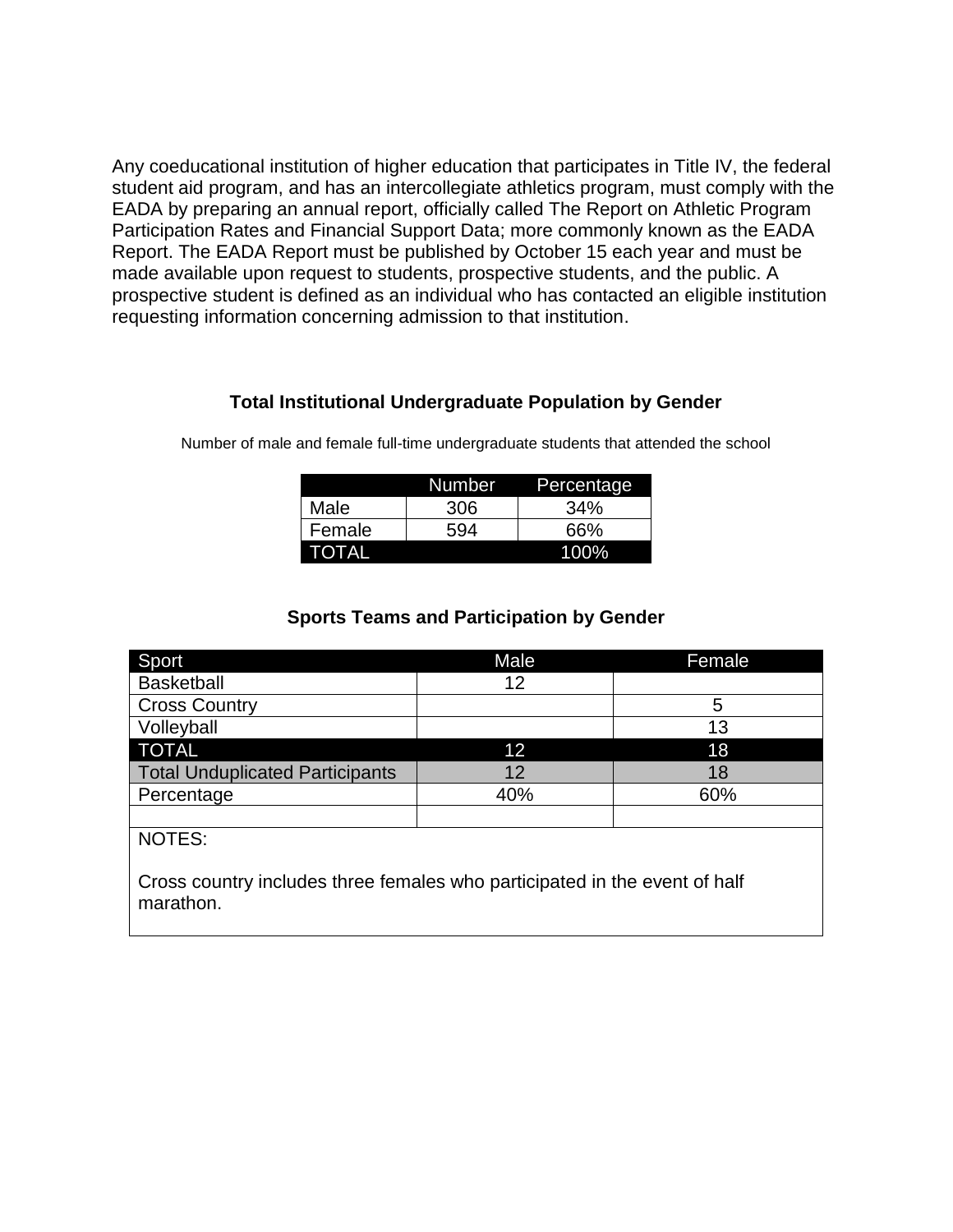# **Total Amount of Athletically Related Student Aid Awarded**

|            | Male     | <b>Female</b> | Total    |
|------------|----------|---------------|----------|
|            | \$24,000 | \$34,500      | \$58,500 |
| Percentage | 11%      | 59%           | 100%     |

### **Total Expenses Incurred**

|            | Male        | Female   | Total         |
|------------|-------------|----------|---------------|
|            | \$57<br>100 | \$93,337 | .457<br>\$150 |
| Percentage | 38%         | 62%      | 00%           |

## **Total Revenues**

|            | Male        | <b>Female</b> | Total         |
|------------|-------------|---------------|---------------|
|            | 100<br>\$57 | \$93,337      | .457<br>\$150 |
| Percentage | 38%         | 62%           | 100%          |

### **Total Expenses By Team**

|                      | Male     | Female   | Total     |
|----------------------|----------|----------|-----------|
| <b>Basketball</b>    | \$57,120 |          |           |
| <b>Cross Country</b> |          | \$31,963 |           |
| Volleyball           |          | \$61,374 |           |
| <b>TOTAL</b>         | \$57,120 | \$93,337 | \$150,457 |
| Percentage           | 38%      | 62%      | 100%      |

# **Total Revenues By Team**

|                      | <b>Male</b> | Female   | Total     |
|----------------------|-------------|----------|-----------|
| <b>Basketball</b>    | \$57,120    |          |           |
| <b>Cross Country</b> |             | \$31,963 |           |
| Softball             |             | \$61,337 |           |
| <b>TOTAL</b>         | \$57,120    | \$93,337 | \$150,457 |
| Percentage           | 38%         | 62%      | 100%      |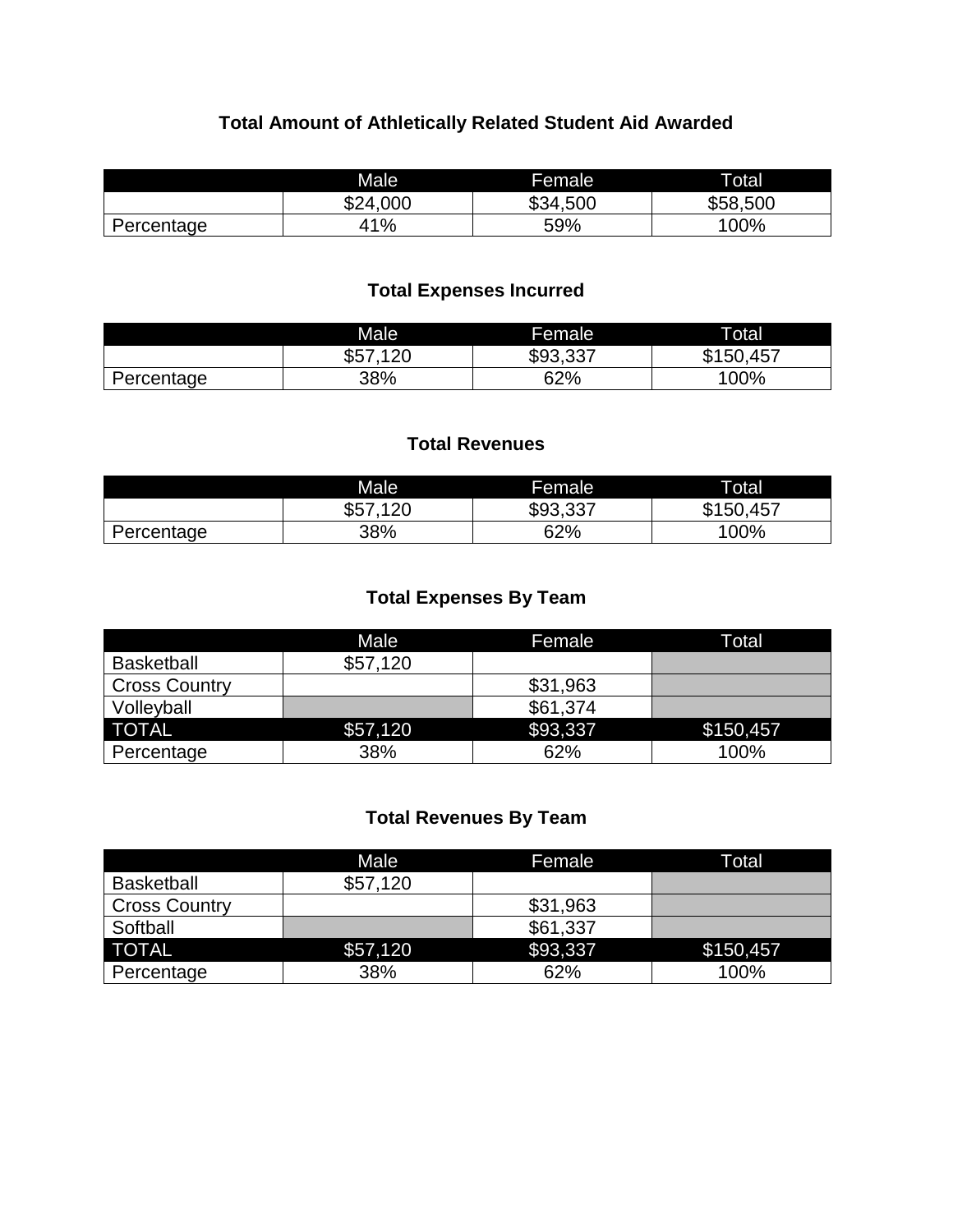## **Head Coaches - Men's Teams**

|              | Male Head Coaches |  |  | <b>Female Head Coaches</b> |                                                                    |  |  |  |
|--------------|-------------------|--|--|----------------------------|--------------------------------------------------------------------|--|--|--|
|              | FT                |  |  |                            | PT coach   FT emp   PT emp   FT coach   PT coach   FT emp   PT emp |  |  |  |
|              | coach             |  |  |                            |                                                                    |  |  |  |
| Basketball   |                   |  |  |                            |                                                                    |  |  |  |
| <b>TOTAL</b> |                   |  |  |                            |                                                                    |  |  |  |
|              |                   |  |  |                            |                                                                    |  |  |  |

# **Head Coaches - Women's Teams**

|                                                                               | Male Head Coaches |                   |  | Female Head Coaches |                                       |  |  |        |
|-------------------------------------------------------------------------------|-------------------|-------------------|--|---------------------|---------------------------------------|--|--|--------|
|                                                                               | <b>FT</b>         | PT coach   FT emp |  |                     | PT emp   FT coach   PT coach   FT emp |  |  | PT emp |
|                                                                               | coach             |                   |  |                     |                                       |  |  |        |
| <b>Cross Country</b>                                                          |                   |                   |  |                     |                                       |  |  |        |
| Volleyball                                                                    |                   |                   |  |                     |                                       |  |  |        |
| <b>TOTAL</b>                                                                  |                   |                   |  |                     |                                       |  |  |        |
| *- the same individual coached both the cross country and half marathon teams |                   |                   |  |                     |                                       |  |  |        |

# **Head Coaches Salaries**

|                         | Men's Teams | Women's Teams |
|-------------------------|-------------|---------------|
| Average salary          | \$10,000    | \$7,500       |
| No. of coaches included |             |               |
| Average salary per FTE  | \$43,478    | \$60,000      |
| No. of FTE included     | .23         | .25           |